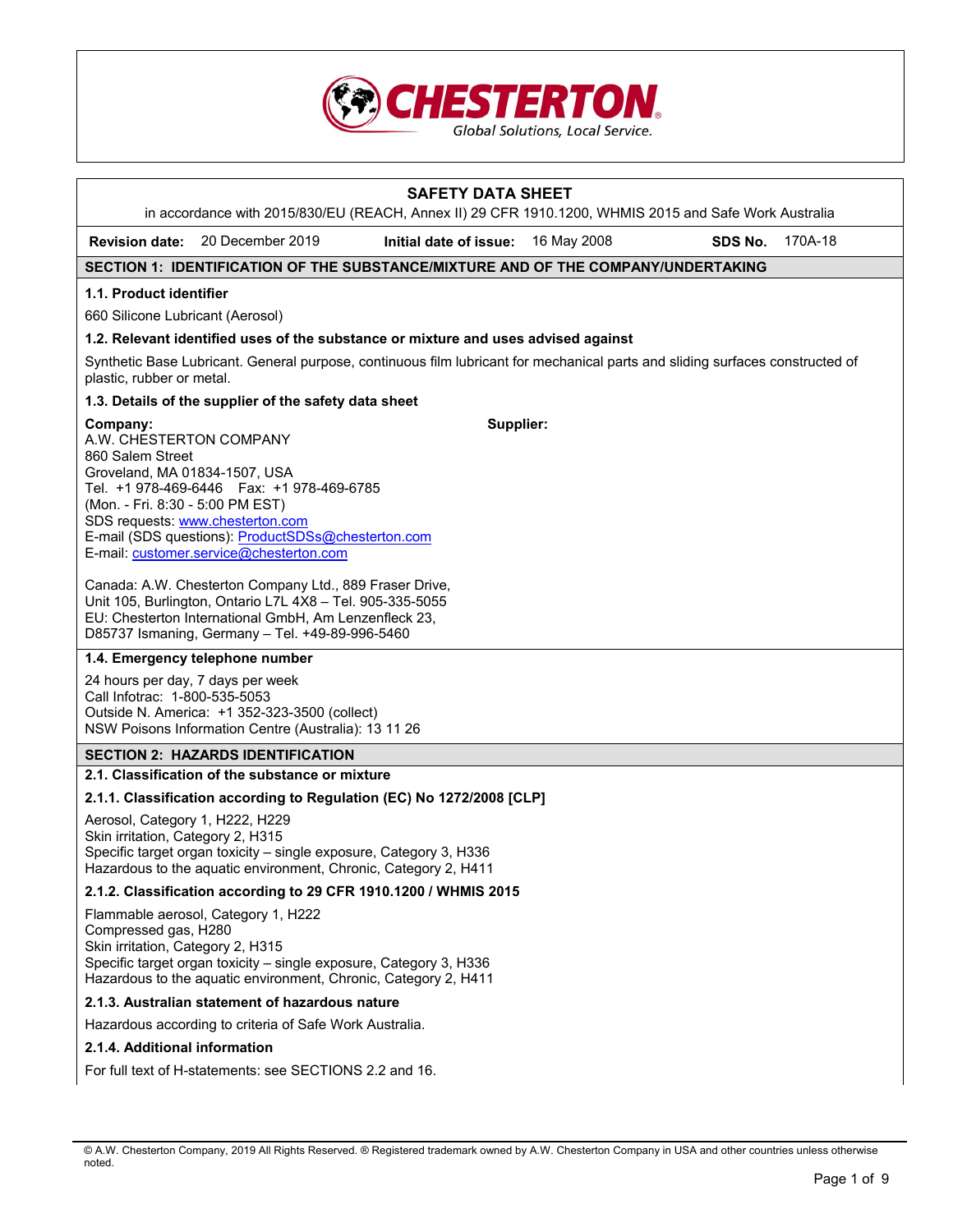**Supplemental information:** None

**2.3. Other hazards** 

None known

| Date: 20 December 2019                                                                  |                                                                                                                                              | <b>SDS No. 170A-18</b>                                                                                                                                                                                                                                                                                                                                                                                                                                                                                                                                                                                                              |  |
|-----------------------------------------------------------------------------------------|----------------------------------------------------------------------------------------------------------------------------------------------|-------------------------------------------------------------------------------------------------------------------------------------------------------------------------------------------------------------------------------------------------------------------------------------------------------------------------------------------------------------------------------------------------------------------------------------------------------------------------------------------------------------------------------------------------------------------------------------------------------------------------------------|--|
| 2.2. Label elements<br>2.2.1. Labelling according to Regulation (EC) No 1272/2008 [CLP] |                                                                                                                                              |                                                                                                                                                                                                                                                                                                                                                                                                                                                                                                                                                                                                                                     |  |
| <b>Hazard pictograms:</b>                                                               |                                                                                                                                              |                                                                                                                                                                                                                                                                                                                                                                                                                                                                                                                                                                                                                                     |  |
| Signal word:                                                                            | Danger                                                                                                                                       |                                                                                                                                                                                                                                                                                                                                                                                                                                                                                                                                                                                                                                     |  |
| <b>Hazard statements:</b>                                                               | H <sub>222</sub><br>H <sub>229</sub><br>H315<br>H336<br>H411                                                                                 | Extremely flammable aerosol.<br>Pressurized container: May burst if heated.<br>Causes skin irritation.<br>May cause drowsiness or dizziness.<br>Toxic to aquatic life with long lasting effects.                                                                                                                                                                                                                                                                                                                                                                                                                                    |  |
| <b>Precautionary statements:</b>                                                        | P210<br>P <sub>211</sub><br>P <sub>251</sub><br>P <sub>261</sub><br>P <sub>264</sub><br>P271<br>P273<br>P280<br>P302/352<br>P312<br>P410/412 | Keep away from heat, hot surfaces, sparks, open flames and other ignition sources.<br>No smoking.<br>Do not spray on an open flame or other ignition source.<br>Do not pierce or burn, even after use.<br>Avoid breathing vapours/spray.<br>Wash skin thoroughly after handling.<br>Use only outdoors or in a well-ventilated area.<br>Avoid release to the environment.<br>Wear protective gloves and eye protection.<br>IF ON SKIN: Wash with plenty of soap and water.<br>Call a POISON CENTER or doctor if you feel unwell.<br>Protect from sunlight. Do not expose to temperatures exceeding 50 °C/122 °F.                     |  |
| <b>Supplemental information:</b>                                                        | None                                                                                                                                         |                                                                                                                                                                                                                                                                                                                                                                                                                                                                                                                                                                                                                                     |  |
| 2.2.2. Labelling according to 29 CFR 1910.1200 / WHMIS 2015                             |                                                                                                                                              |                                                                                                                                                                                                                                                                                                                                                                                                                                                                                                                                                                                                                                     |  |
| <b>Hazard pictograms:</b>                                                               |                                                                                                                                              |                                                                                                                                                                                                                                                                                                                                                                                                                                                                                                                                                                                                                                     |  |
| Signal word:                                                                            | Danger                                                                                                                                       |                                                                                                                                                                                                                                                                                                                                                                                                                                                                                                                                                                                                                                     |  |
| <b>Hazard statements:</b>                                                               | H <sub>222</sub><br>H <sub>280</sub><br>H315<br>H336<br>H411                                                                                 | Extremely flammable aerosol.<br>Contains gas under pressure; may explode if heated.<br>Causes skin irritation.<br>May cause drowsiness or dizziness.<br>Toxic to aquatic life with long lasting effects.                                                                                                                                                                                                                                                                                                                                                                                                                            |  |
| <b>Precautionary statements:</b>                                                        | P210<br>P211<br>P <sub>251</sub><br>P260<br>P <sub>264</sub><br>P271<br>P280<br>P302/352<br>P304/340<br>P312<br>P332/313                     | Keep away from heat, hot surfaces, sparks, open flames and other ignition sources.<br>No smoking.<br>Do not spray on an open flame or other ignition source.<br>Do not pierce or burn, even after use.<br>Do not breathe vapours/spray.<br>Wash skin thoroughly after handling.<br>Use only outdoors or in a well-ventilated area.<br>Wear protective gloves and eye protection.<br>IF ON SKIN: Wash with plenty of soap and water.<br>IF INHALED: Remove person to fresh air and keep comfortable for breathing.<br>Call a POISON CENTER or doctor if you feel unwell.<br>If skin irritation occurs: Get medical advice/attention. |  |

P403 Store in a well-ventilated place.<br>P410/412 Protect from sunlight. Do not ex

P332/313 If skin irritation occurs: Get medical advice/attention.<br>P362/364 Take off contaminated clothing and wash it before re P362/364 Take off contaminated clothing and wash it before reuse.<br>P403 Store in a well-ventilated place.

P501 Dispose of contents/container to an approved waste disposal plant.

Protect from sunlight. Do not expose to temperatures exceeding 50 °C/122 °F.

<sup>©</sup> A.W. Chesterton Company, 2019 All Rights Reserved. ® Registered trademark owned by A.W. Chesterton Company in USA and other countries unless otherwise noted.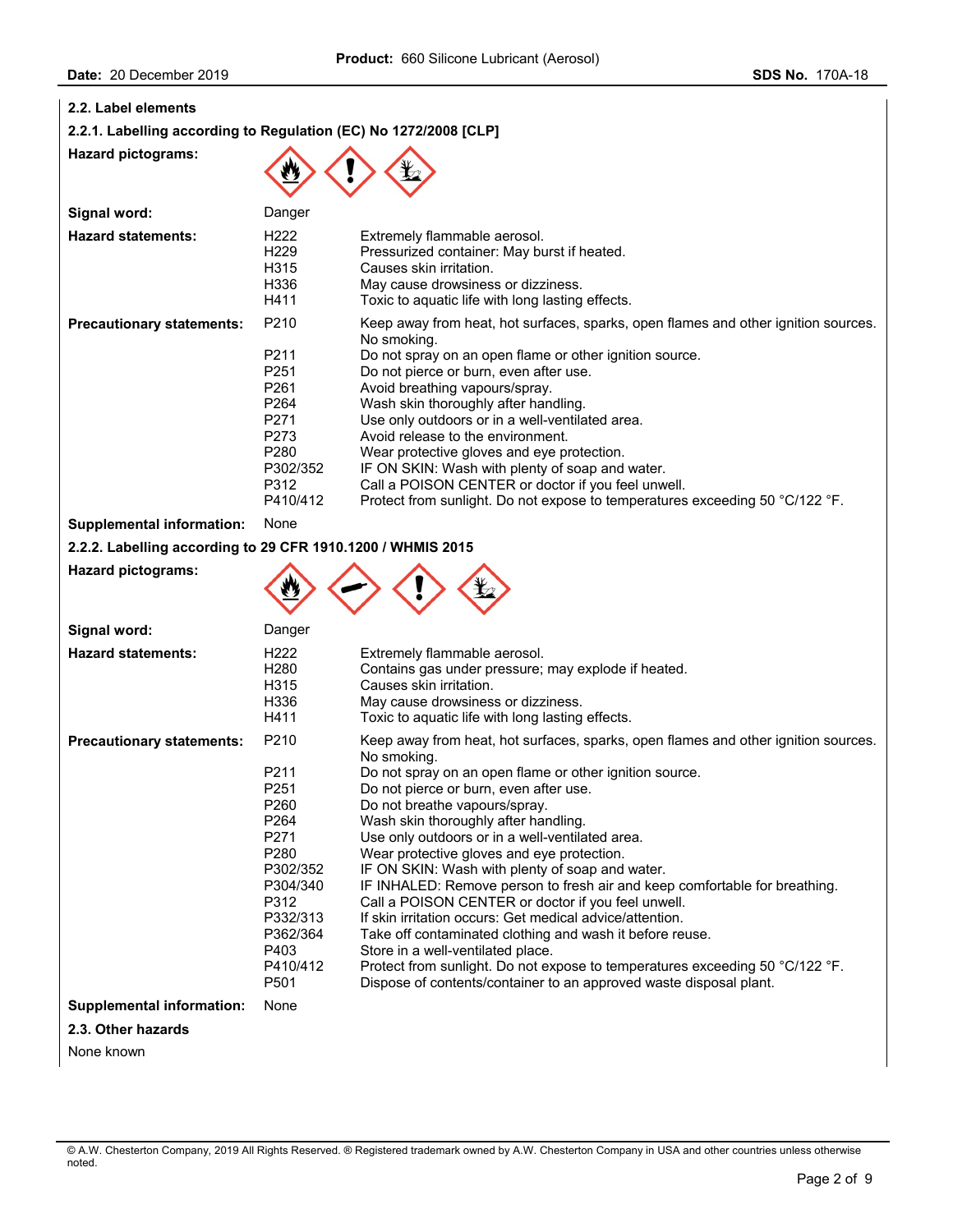| <b>SECTION 3: COMPOSITION/INFORMATION ON INGREDIENTS</b>                                                                                                                                                                                                |                                                                                                                                                                                        |  |           |                                                                                                     |                          |                                                                                                                                           |
|---------------------------------------------------------------------------------------------------------------------------------------------------------------------------------------------------------------------------------------------------------|----------------------------------------------------------------------------------------------------------------------------------------------------------------------------------------|--|-----------|-----------------------------------------------------------------------------------------------------|--------------------------|-------------------------------------------------------------------------------------------------------------------------------------------|
| 3.2. Mixtures                                                                                                                                                                                                                                           |                                                                                                                                                                                        |  |           |                                                                                                     |                          |                                                                                                                                           |
| Hazardous Ingredients <sup>1</sup>                                                                                                                                                                                                                      |                                                                                                                                                                                        |  | % Wt.     | CAS No./<br>EC No.                                                                                  | <b>REACH</b><br>Reg. No. | <b>CLP/GHS Classification</b>                                                                                                             |
| Naphtha (petroleum), light alkylate*                                                                                                                                                                                                                    |                                                                                                                                                                                        |  | 50-60     | 64741-66-8<br>265-068-8                                                                             | <b>NA</b>                | Flam. Liq. 2, H225<br>Asp. Tox. 1, H304<br>Skin Irrit. 2, H315<br>STOT SE 3, H336<br>Aquatic Chronic 2, H411                              |
| Propane                                                                                                                                                                                                                                                 |                                                                                                                                                                                        |  | $30 - 40$ | 74-98-6<br>200-827-9                                                                                | <b>NA</b>                | Flam. Gas 1, H220<br>Press. Gas (Comp.), H280<br>Simple Asphyxiant (US/Can.)                                                              |
| Isobutane**                                                                                                                                                                                                                                             |                                                                                                                                                                                        |  | $1 - 5$   | 75-28-5<br>200-857-2                                                                                | <b>NA</b>                | Flam. Gas 1, H220<br>Press. Gas (Comp.), H280<br>Simple Asphyxiant (US/Can.)                                                              |
|                                                                                                                                                                                                                                                         |                                                                                                                                                                                        |  |           |                                                                                                     |                          |                                                                                                                                           |
|                                                                                                                                                                                                                                                         |                                                                                                                                                                                        |  |           |                                                                                                     |                          |                                                                                                                                           |
| For full text of H-statements: see SECTION 16.                                                                                                                                                                                                          |                                                                                                                                                                                        |  |           | *Contains less than 0.1 % w/w Benzene. **Contains less than 0.1 % w/w 1,3-Butadiene.                |                          |                                                                                                                                           |
|                                                                                                                                                                                                                                                         | 1 Classified according to: • 29 CFR 1910.1200, 1915, 1916, 1917, Mass. Right-to-Know Law (ch. 40, M.G.LO. 111F)<br>• 1272/2008/EC, GHS, REACH<br>• WHMIS 2015<br>• Safe Work Australia |  |           |                                                                                                     |                          |                                                                                                                                           |
| <b>SECTION 4: FIRST AID MEASURES</b>                                                                                                                                                                                                                    |                                                                                                                                                                                        |  |           |                                                                                                     |                          |                                                                                                                                           |
| 4.1. Description of first aid measures                                                                                                                                                                                                                  |                                                                                                                                                                                        |  |           |                                                                                                     |                          |                                                                                                                                           |
| Inhalation:                                                                                                                                                                                                                                             | Remove to fresh air. If not breathing, administer artificial respiration. Contact physician immediately.                                                                               |  |           |                                                                                                     |                          |                                                                                                                                           |
| <b>Skin contact:</b>                                                                                                                                                                                                                                    | Wash skin with soap and water. Take off contaminated clothing and wash it before reuse. Contact physician if<br>irritation persists.                                                   |  |           |                                                                                                     |                          |                                                                                                                                           |
| Eye contact:                                                                                                                                                                                                                                            | Flush eyes for at least 15 minutes with large amounts of water. Contact physician if irritation persists.                                                                              |  |           |                                                                                                     |                          |                                                                                                                                           |
| Ingestion:<br>Do not induce vomiting. If conscious, drink large quantities of water. Contact physician immediately.                                                                                                                                     |                                                                                                                                                                                        |  |           |                                                                                                     |                          |                                                                                                                                           |
| <b>Protection of first-aiders:</b><br>No action shall be taken involving any personal risk or without suitable training. Avoid contact with<br>skin. Avoid breathing vapors. See section 8.2.2 for recommendations on personal protective<br>equipment. |                                                                                                                                                                                        |  |           |                                                                                                     |                          |                                                                                                                                           |
| 4.2. Most important symptoms and effects, both acute and delayed                                                                                                                                                                                        |                                                                                                                                                                                        |  |           |                                                                                                     |                          |                                                                                                                                           |
|                                                                                                                                                                                                                                                         |                                                                                                                                                                                        |  |           | eye and respiratory tract irritation, dizziness, headache and other central nervous system effects. |                          | Causes skin irritation. Direct contact may cause mild eye irritation. Inhalation of vapor concentrations in excess of 1000 ppm will cause |
|                                                                                                                                                                                                                                                         |                                                                                                                                                                                        |  |           | 4.3. Indication of any immediate medical attention and special treatment needed                     |                          |                                                                                                                                           |
| Treat symptoms.                                                                                                                                                                                                                                         |                                                                                                                                                                                        |  |           |                                                                                                     |                          |                                                                                                                                           |
| <b>SECTION 5: FIREFIGHTING MEASURES</b>                                                                                                                                                                                                                 |                                                                                                                                                                                        |  |           |                                                                                                     |                          |                                                                                                                                           |
| 5.1. Extinguishing media                                                                                                                                                                                                                                |                                                                                                                                                                                        |  |           |                                                                                                     |                          |                                                                                                                                           |
| Suitable extinguishing media: Carbon dioxide, dry chemical or foam                                                                                                                                                                                      |                                                                                                                                                                                        |  |           |                                                                                                     |                          |                                                                                                                                           |
| Unsuitable extinguishing media: High volume water jet                                                                                                                                                                                                   |                                                                                                                                                                                        |  |           |                                                                                                     |                          |                                                                                                                                           |
|                                                                                                                                                                                                                                                         | 5.2. Special hazards arising from the substance or mixture                                                                                                                             |  |           |                                                                                                     |                          |                                                                                                                                           |
| Pressurized containers, when heated, are a potential explosive hazard.                                                                                                                                                                                  |                                                                                                                                                                                        |  |           |                                                                                                     |                          |                                                                                                                                           |
| 5.3. Advice for firefighters                                                                                                                                                                                                                            |                                                                                                                                                                                        |  |           |                                                                                                     |                          |                                                                                                                                           |
| Cool exposed containers with water. Recommend Firefighters wear self-contained breathing apparatus.                                                                                                                                                     |                                                                                                                                                                                        |  |           |                                                                                                     |                          |                                                                                                                                           |
| <b>Flammability Classification:</b>                                                                                                                                                                                                                     |                                                                                                                                                                                        |  |           |                                                                                                     |                          |                                                                                                                                           |
|                                                                                                                                                                                                                                                         | <b>HAZCHEM Emergency Action Code:</b><br>3 Y                                                                                                                                           |  |           |                                                                                                     |                          |                                                                                                                                           |

<sup>©</sup> A.W. Chesterton Company, 2019 All Rights Reserved. ® Registered trademark owned by A.W. Chesterton Company in USA and other countries unless otherwise noted.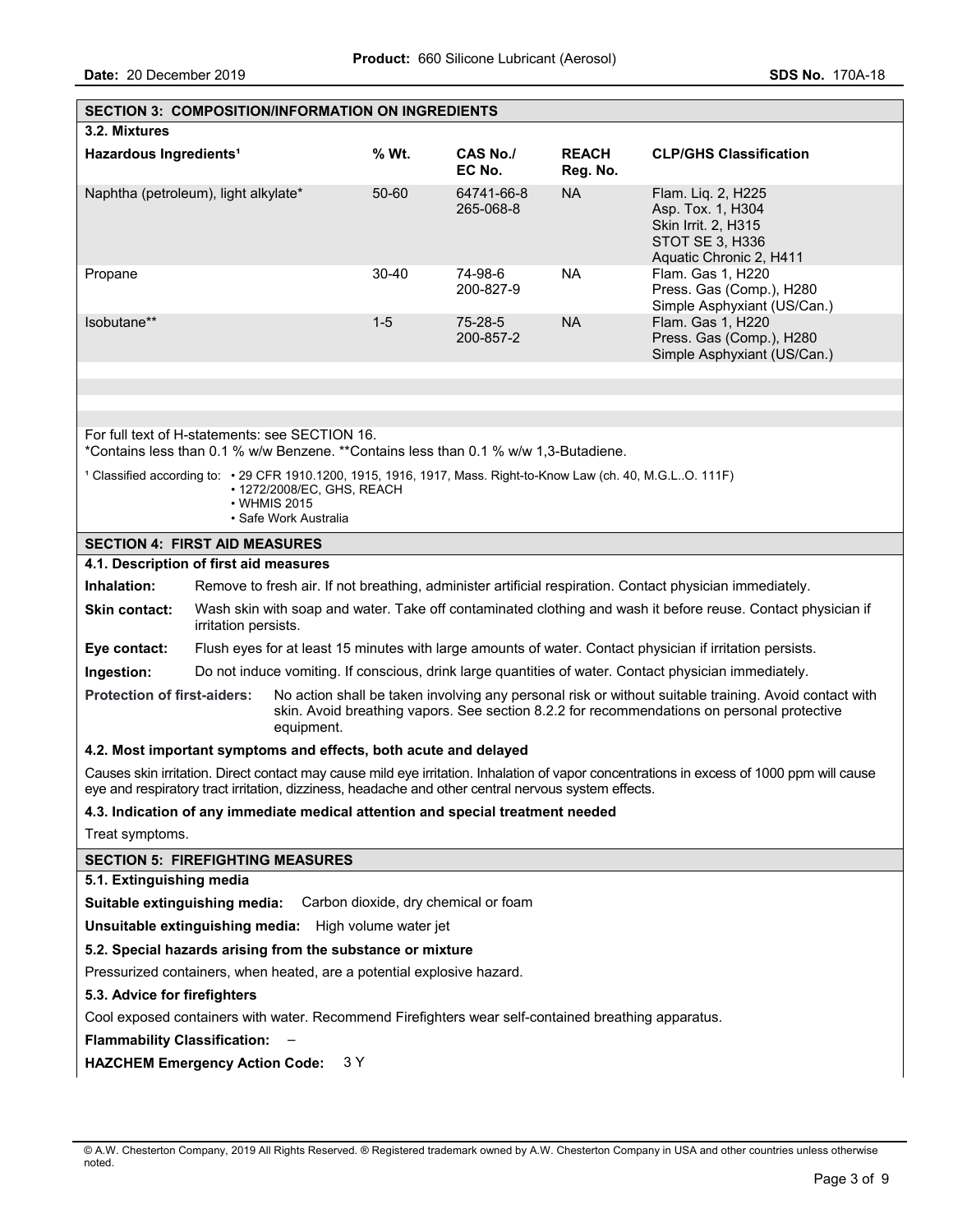## **SECTION 6: ACCIDENTAL RELEASE MEASURES**

### **6.1. Personal precautions, protective equipment and emergency procedures**

Evacuate area. Provide adequate ventilation. Utilize exposure controls and personal protection as specified in Section 8.

#### **6.2. Environmental Precautions**

Keep out of sewers, streams and waterways.

#### **6.3. Methods and material for containment and cleaning up**

Contain spill to a small area. Keep away from sources of ignition - No smoking. If removal of ignition sources is not possible, then flush material away with water. Pick up with absorbent material (sand, sawdust, clay, etc.) and place in a suitable container for disposal.

#### **6.4. Reference to other sections**

Refer to section 13 for disposal advice.

#### **SECTION 7: HANDLING AND STORAGE**

#### **7.1. Precautions for safe handling**

Vapors are heavier than air and will collect in low areas. Vapor accumulations could flash and/or explode if ignited. Do not spray on a naked flame or any incandescent material. Keep away from sources of ignition - No Smoking. Wash skin thoroughly after handling.

### **7.2. Conditions for safe storage, including any incompatibilities**

Pressurized container: protect from sunlight and do not expose to temperatures exceeding 50°C (120°F). Do not pierce or burn, even after use. Store in a well-ventilated place.

### **7.3. Specific end use(s)**

No special precautions.

## **SECTION 8: EXPOSURE CONTROLS/PERSONAL PROTECTION**

#### **8.1. Control parameters**

### **Occupational exposure limit values**

| Ingredients                             | <b>OSHA PEL<sup>1</sup></b> |                   | <b>ACGIH TLV<sup>2</sup></b> |                   | UK WEL <sup>3</sup> |                   | <b>AUSTRALIA ES<sup>4</sup></b> |                   |
|-----------------------------------------|-----------------------------|-------------------|------------------------------|-------------------|---------------------|-------------------|---------------------------------|-------------------|
|                                         | ppm                         | mg/m <sup>3</sup> | ppm                          | mg/m <sup>3</sup> | ppm                 | mq/m <sup>3</sup> | ppm                             | mg/m <sup>3</sup> |
| Naphtha (petroleum), light<br>alkylate* | N/A                         | N/A               | N/A                          | N/A               | N/A                 | N/A               | N/A                             | N/A               |
| Propane                                 | 1000                        | 1800              | $***$                        | N/A               | N/A                 | N/A               | $***$                           | N/A               |
| <b>Isobutane</b>                        | N/A                         | N/A               | STEL:<br>1000                | N/A               | N/A                 | N/A               | N/A                             | N/A               |

\*Chesterton recommended limit: 241 ppm (1200 mg/m3). \*\*Simple asphyxiant.

<sup>1</sup> United States Occupational Health & Safety Administration permissible exposure limits

² American Conference of Governmental Industrial Hygienists threshold limit values

<sup>3</sup> EH40 Workplace exposure limits, Health & Safety Executive

⁴ Safe Work Australia, Workplace Exposure Standards for Airborne Contaminants

## **Biological limit values**

Not available

### **Derived No Effect Level (DNEL) according to Regulation (EC) No 1907/2006:**

#### **Workers**

| Substance                             | Route of exposure | Potential health effects  | <b>DNEL</b>         |
|---------------------------------------|-------------------|---------------------------|---------------------|
| C7-C9.<br>isoalkanes<br>Hydrocarbons. | Inhalation        | Chronic effects, systemic | 2035<br>ma/mª ر     |
|                                       | ا ermal           | Chronic effects, systemic | ララハ<br>73 mg/kg/dav |

### **Predicted No Effect Concentration (PNEC) according to Regulation (EC) No 1907/2006:**

Not available

© A.W. Chesterton Company, 2019 All Rights Reserved. ® Registered trademark owned by A.W. Chesterton Company in USA and other countries unless otherwise noted.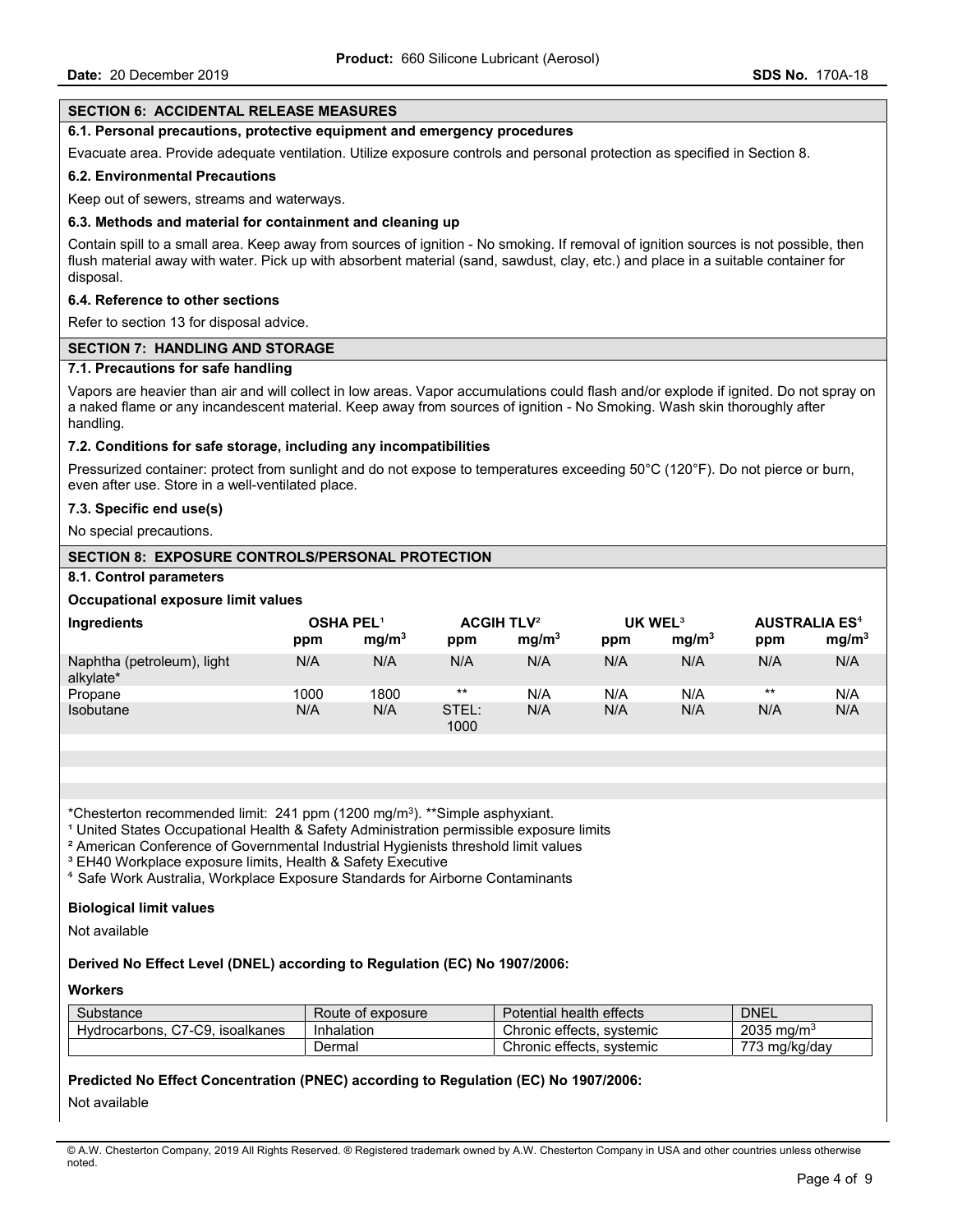| 8.2. Exposure controls                                                                                                                                                                |                                                                                                                                                         |                                                                                                                                                 |                                                                                                      |  |  |
|---------------------------------------------------------------------------------------------------------------------------------------------------------------------------------------|---------------------------------------------------------------------------------------------------------------------------------------------------------|-------------------------------------------------------------------------------------------------------------------------------------------------|------------------------------------------------------------------------------------------------------|--|--|
| 8.2.1. Engineering measures                                                                                                                                                           |                                                                                                                                                         |                                                                                                                                                 |                                                                                                      |  |  |
| Provide sufficient ventilation to keep the vapor concentrations below the exposure limits.                                                                                            |                                                                                                                                                         |                                                                                                                                                 |                                                                                                      |  |  |
| 8.2.2. Individual protection measures                                                                                                                                                 |                                                                                                                                                         |                                                                                                                                                 |                                                                                                      |  |  |
| <b>Respiratory protection:</b>                                                                                                                                                        | Not normally needed. If exposure limits are exceeded, use approved organic vapor respirator (e.g.,<br>EN filter type A-P).                              |                                                                                                                                                 |                                                                                                      |  |  |
| Protective gloves:                                                                                                                                                                    | Chemical resistant gloves (e.g. neoprene, nitrile).                                                                                                     |                                                                                                                                                 |                                                                                                      |  |  |
| Eye and face protection:                                                                                                                                                              | Safety goggles or glasses.                                                                                                                              |                                                                                                                                                 |                                                                                                      |  |  |
| Other:                                                                                                                                                                                | Impervious clothing as necessary for repetitive, prolonged skin contact.                                                                                |                                                                                                                                                 |                                                                                                      |  |  |
| 8.2.3. Environmental exposure controls                                                                                                                                                |                                                                                                                                                         |                                                                                                                                                 |                                                                                                      |  |  |
| Refer to sections 6 and 12.                                                                                                                                                           |                                                                                                                                                         |                                                                                                                                                 |                                                                                                      |  |  |
| <b>SECTION 9: PHYSICAL AND CHEMICAL PROPERTIES</b>                                                                                                                                    |                                                                                                                                                         |                                                                                                                                                 |                                                                                                      |  |  |
|                                                                                                                                                                                       | 9.1. Information on basic physical and chemical properties                                                                                              |                                                                                                                                                 |                                                                                                      |  |  |
| <b>Physical state</b><br>Colour<br>Initial boiling point<br><b>Melting point</b><br>% Volatile (by volume)<br><b>Flash point</b><br><b>Method</b>                                     | liquid<br>clear<br>116°C (240°F), product only<br>not determined<br>93%, product only<br>$< 7^{\circ}$ C (< 45 $^{\circ}$ F)<br>Tag Closed Cup, product | Odour<br><b>Odour threshold</b><br>Vapour pressure @ 20°C<br>% Aromatics by weight<br>рH<br><b>Relative density</b><br>Weight per volume        | mild odor<br>not determined<br>not determined<br>0%<br>not applicable<br>$0.64$ kg/l<br>5.3 lbs/gal. |  |  |
| <b>Viscosity</b><br><b>Autoignition temperature</b><br><b>Decomposition temperature</b><br><b>Upper/lower flammability</b><br>or explosive limits<br><b>Flammability (solid, gas)</b> | only<br>not determined<br>not determined<br>not determined<br>not determined<br>extremely flammable<br>(propellant)                                     | <b>Coefficient (water/oil)</b><br>Vapour density (air=1)<br>Rate of evaporation (ether=1)<br>Solubility in water<br><b>Oxidising properties</b> | $\leq 1$<br>> 1<br>< 1<br>insoluble<br>not determined                                                |  |  |
| <b>Explosive properties</b>                                                                                                                                                           | not determined                                                                                                                                          |                                                                                                                                                 |                                                                                                      |  |  |
| 9.2. Other information                                                                                                                                                                |                                                                                                                                                         |                                                                                                                                                 |                                                                                                      |  |  |
| None                                                                                                                                                                                  |                                                                                                                                                         |                                                                                                                                                 |                                                                                                      |  |  |
| <b>SECTION 10: STABILITY AND REACTIVITY</b>                                                                                                                                           |                                                                                                                                                         |                                                                                                                                                 |                                                                                                      |  |  |
| 10.1. Reactivity                                                                                                                                                                      |                                                                                                                                                         |                                                                                                                                                 |                                                                                                      |  |  |
| Refer to sections 10.3 and 10.5.                                                                                                                                                      |                                                                                                                                                         |                                                                                                                                                 |                                                                                                      |  |  |
| 10.2. Chemical stability                                                                                                                                                              |                                                                                                                                                         |                                                                                                                                                 |                                                                                                      |  |  |
| Stable under normal conditions.                                                                                                                                                       |                                                                                                                                                         |                                                                                                                                                 |                                                                                                      |  |  |
| 10.3. Possibility of hazardous reactions                                                                                                                                              |                                                                                                                                                         |                                                                                                                                                 |                                                                                                      |  |  |
|                                                                                                                                                                                       | No dangerous reactions known under conditions of normal use.                                                                                            |                                                                                                                                                 |                                                                                                      |  |  |
| 10.4. Conditions to avoid                                                                                                                                                             |                                                                                                                                                         |                                                                                                                                                 |                                                                                                      |  |  |
| Open flames and red hot surfaces.                                                                                                                                                     |                                                                                                                                                         |                                                                                                                                                 |                                                                                                      |  |  |
| 10.5. Incompatible materials                                                                                                                                                          |                                                                                                                                                         |                                                                                                                                                 |                                                                                                      |  |  |
| Strong oxidizers like liquid Chlorine and concentrated Oxygen.                                                                                                                        |                                                                                                                                                         |                                                                                                                                                 |                                                                                                      |  |  |
| 10.6. Hazardous decomposition products                                                                                                                                                |                                                                                                                                                         |                                                                                                                                                 |                                                                                                      |  |  |
|                                                                                                                                                                                       | Carbon Monoxide, aldehydes, oxides of Silicon and other toxic fumes.                                                                                    |                                                                                                                                                 |                                                                                                      |  |  |
| <b>SECTION 11: TOXICOLOGICAL INFORMATION</b>                                                                                                                                          |                                                                                                                                                         |                                                                                                                                                 |                                                                                                      |  |  |
| 11.1. Information on toxicological effects                                                                                                                                            |                                                                                                                                                         |                                                                                                                                                 |                                                                                                      |  |  |
| <b>Primary route of exposure</b><br>under normal use:                                                                                                                                 | Inhalation, skin and eye contact. Personnel with pre-existing dermatitis are generally aggravated by<br>exposure.                                       |                                                                                                                                                 |                                                                                                      |  |  |
| <b>Acute toxicity -</b>                                                                                                                                                               |                                                                                                                                                         |                                                                                                                                                 |                                                                                                      |  |  |

<sup>©</sup> A.W. Chesterton Company, 2019 All Rights Reserved. ® Registered trademark owned by A.W. Chesterton Company in USA and other countries unless otherwise noted.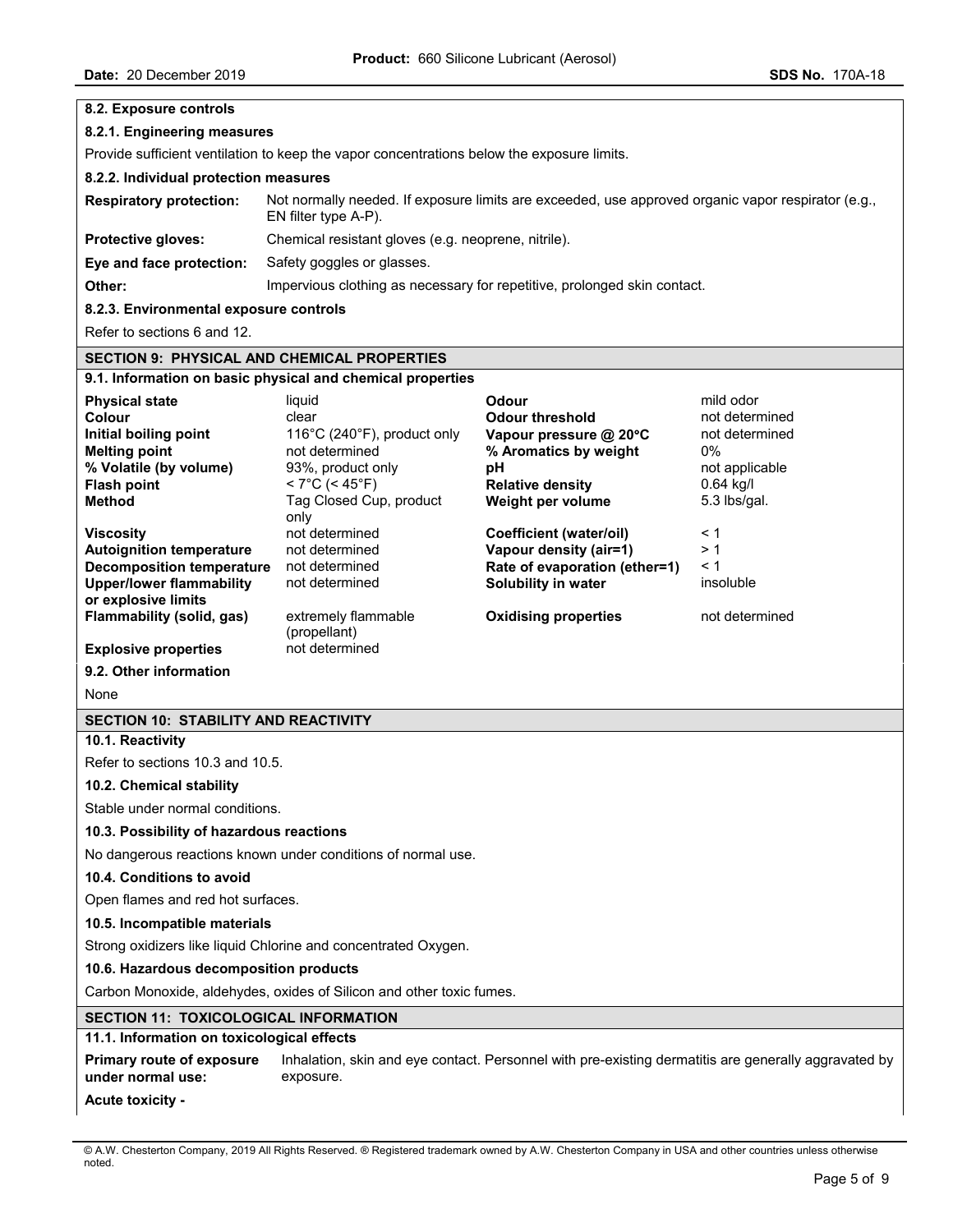| Oral:                                        | Based on available data on components, the classification criteria are not met.                                                                                                                                                                  |                    |                      |  |  |  |
|----------------------------------------------|--------------------------------------------------------------------------------------------------------------------------------------------------------------------------------------------------------------------------------------------------|--------------------|----------------------|--|--|--|
|                                              | Substance                                                                                                                                                                                                                                        | Test               | Result               |  |  |  |
|                                              | Naphtha (petroleum), light alkylate                                                                                                                                                                                                              | LD50, rat          | $> 5000$ mg/kg       |  |  |  |
| Dermal:                                      | Based on available data on components, the classification criteria are not met.                                                                                                                                                                  |                    |                      |  |  |  |
|                                              | Substance                                                                                                                                                                                                                                        | <b>Test</b>        | Result               |  |  |  |
|                                              | Naphtha (petroleum), light alkylate                                                                                                                                                                                                              | LD50, rabbit       | > 2000 mg/kg         |  |  |  |
| Inhalation:                                  | Inhalation of vapor concentrations in excess of 1000 ppm will cause eye and respiratory tract<br>irritation, dizziness, headache and other central nervous system effects.                                                                       |                    |                      |  |  |  |
|                                              | Substance                                                                                                                                                                                                                                        | <b>Test</b>        | Result               |  |  |  |
|                                              | Naphtha (petroleum), light alkylate                                                                                                                                                                                                              | LC50, rat, 4 hours | $> 2.1$ mg/l (vapor) |  |  |  |
|                                              | Propane                                                                                                                                                                                                                                          | LC50, rat 4 hours  | $658$ mg/l           |  |  |  |
|                                              | Isobutane                                                                                                                                                                                                                                        | LC50, mouse, 1 h   | $52 \text{ mg/l}$    |  |  |  |
| <b>Skin corrosion/irritation:</b>            | Moderate skin irritant.                                                                                                                                                                                                                          |                    |                      |  |  |  |
| Serious eye damage/<br>irritation:           | May cause mild eye irritation.                                                                                                                                                                                                                   |                    |                      |  |  |  |
| <b>Respiratory or skin</b><br>sensitisation: | Not expected to cause sensitization.                                                                                                                                                                                                             |                    |                      |  |  |  |
| Germ cell mutagenicity:                      | Naphtha (petroleum), light alkylate, Propane, Isobutane: not expected to be a germ cell mutagen.                                                                                                                                                 |                    |                      |  |  |  |
| Carcinogenicity:                             | This product contains no carcinogens as listed by the National Toxicology Program (NTP), the<br>International Agency for Research on Cancer (IARC), the Occupational Safety and Health<br>Administration (OSHA) or Regulation (EC) No 1272/2008. |                    |                      |  |  |  |
| <b>Reproductive toxicity:</b>                | Naphtha (petroleum), light alkylate, Propane, Isobutane: not expected to be a reproductive<br>toxicant.                                                                                                                                          |                    |                      |  |  |  |
| STOT - single exposure:                      | May cause drowsiness or dizziness.                                                                                                                                                                                                               |                    |                      |  |  |  |
| STOT - repeated exposure:                    | Naphtha (petroleum), light alkylate, Propane, Isobutane: not expected to cause organ damage from<br>prolonged or repeated exposure.                                                                                                              |                    |                      |  |  |  |
| <b>Aspiration hazard:</b>                    | Not classified as an aspiration toxicant due to the aerosol spray pattern.                                                                                                                                                                       |                    |                      |  |  |  |
| <b>Other information:</b>                    | None                                                                                                                                                                                                                                             |                    |                      |  |  |  |
|                                              |                                                                                                                                                                                                                                                  |                    |                      |  |  |  |

## **SECTION 12: ECOLOGICAL INFORMATION**

Ecotoxicological data have not been determined specifically for this product. The information given below is based on a knowledge of the components and the ecotoxicology of similar substances.

## **12.1. Toxicity**

Toxic to aquatic organisms, may cause long-term adverse effects in the aquatic environment. 48 h EL50 (for daphnia): 2.4 mg/l (read-across). LOEC, 21 days, Daphnia: 0.32 mg/l (read-across).

## **12.2. Persistence and degradability**

Naphtha (petroleum), light alkylate: expected to degrade rapidly in air; expected to be inherently biodegradable (biodegradability, 28 days: 22%). Naphtha (petroleum), light alkylate, Propane, Isobutane: oxidize by photochemical reactions in air.

## **12.3. Bioaccumulative potential**

Propane, Isobutane: bioconcentration in aquatic organisms is not expected to be significant.

### **12.4. Mobility in soil**

Liquid. Insoluble in water. In determining environmental mobility, consider the product's physical and chemical properties (see Section 9). The hazardous ingredients will rapidly evaporate to the air if released into the environment.

## **12.5. Results of PBT and vPvB assessment**

Not available

#### **12.6. Other adverse effects**

None known

<sup>©</sup> A.W. Chesterton Company, 2019 All Rights Reserved. ® Registered trademark owned by A.W. Chesterton Company in USA and other countries unless otherwise noted.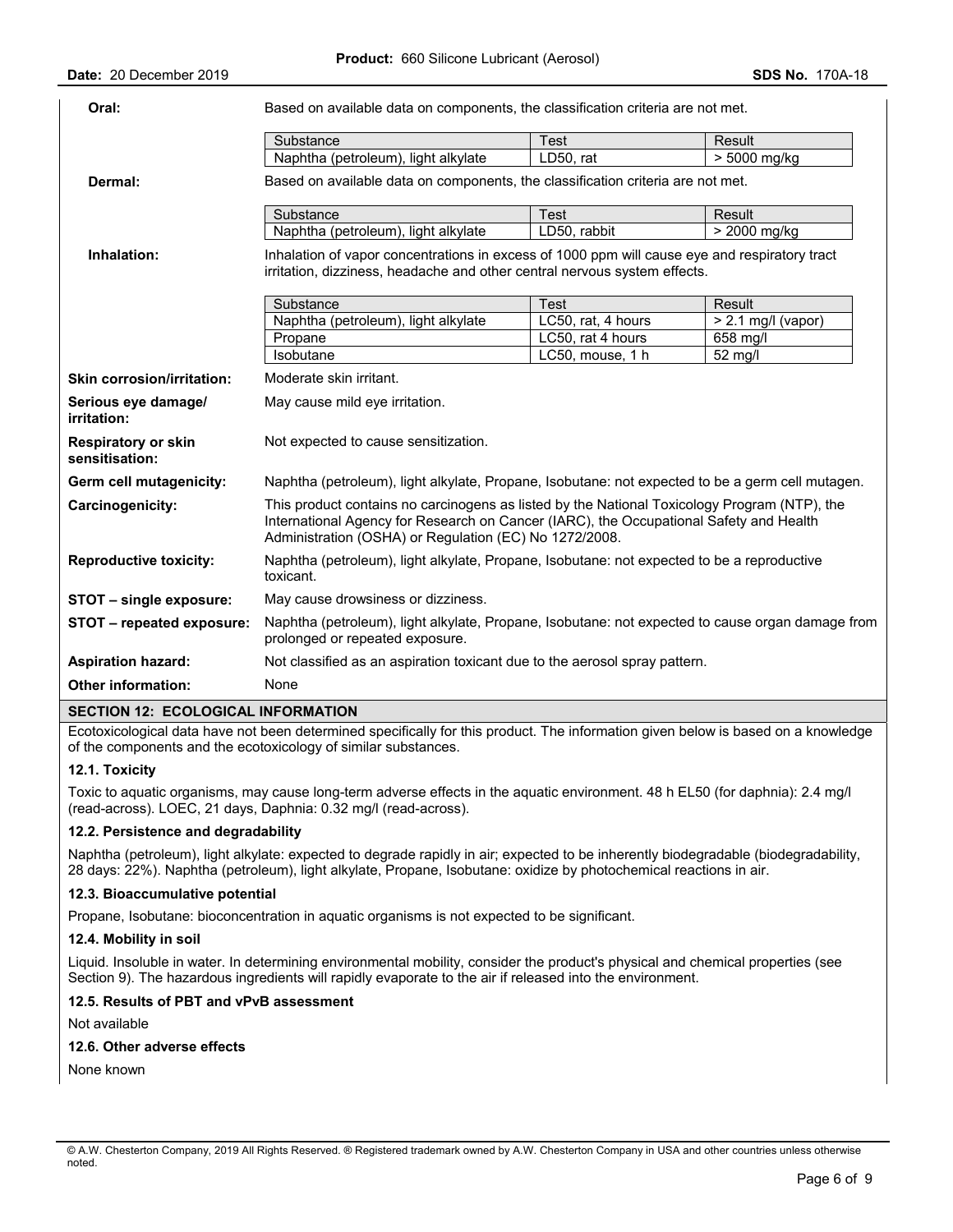## **SECTION 13: DISPOSAL CONSIDERATIONS**

## **13.1. Waste treatment methods**

Incinerate absorbed material with a properly licensed facility. Incinerate pressurized or sealed containers in an approved facility. This product is classified as a hazardous waste according to 2008/98/EC. Check local, state and national/federal regulations and comply with the most stringent requirement.

# **SECTION 14: TRANSPORT INFORMATION**

| 14.1. UN number                                                                                                                           |                                                                                                        |                                                                                                                                                                                             |  |  |  |
|-------------------------------------------------------------------------------------------------------------------------------------------|--------------------------------------------------------------------------------------------------------|---------------------------------------------------------------------------------------------------------------------------------------------------------------------------------------------|--|--|--|
| ADG/ADR/RID/ADN/IMDG/ICAO:                                                                                                                |                                                                                                        | UN1950                                                                                                                                                                                      |  |  |  |
| TDG:                                                                                                                                      |                                                                                                        | UN1950                                                                                                                                                                                      |  |  |  |
| <b>US DOT:</b>                                                                                                                            |                                                                                                        | UN1950                                                                                                                                                                                      |  |  |  |
| 14.2. UN proper shipping name                                                                                                             |                                                                                                        |                                                                                                                                                                                             |  |  |  |
| ICAO:                                                                                                                                     |                                                                                                        | Aerosols, Flammable                                                                                                                                                                         |  |  |  |
| <b>ADG/IMDG:</b>                                                                                                                          |                                                                                                        | Aerosols                                                                                                                                                                                    |  |  |  |
| ADR/RID/ADN:                                                                                                                              |                                                                                                        | Aerosols, flammable                                                                                                                                                                         |  |  |  |
| TDG:                                                                                                                                      |                                                                                                        | Aerosols, flammable                                                                                                                                                                         |  |  |  |
| <b>US DOT:</b>                                                                                                                            |                                                                                                        | Aerosols, flammable                                                                                                                                                                         |  |  |  |
| 14.3. Transport hazard class(es)                                                                                                          |                                                                                                        |                                                                                                                                                                                             |  |  |  |
| ADG/ADR/RID/ADN/IMDG/ICAO:                                                                                                                |                                                                                                        | 2.1                                                                                                                                                                                         |  |  |  |
| TDG:                                                                                                                                      |                                                                                                        | 2.1                                                                                                                                                                                         |  |  |  |
| <b>US DOT:</b>                                                                                                                            |                                                                                                        | 2.1                                                                                                                                                                                         |  |  |  |
| 14.4. Packing group                                                                                                                       |                                                                                                        |                                                                                                                                                                                             |  |  |  |
| ADG/ADR/RID/ADN/IMDG/ICAO:                                                                                                                |                                                                                                        | NOT APPLICABLE                                                                                                                                                                              |  |  |  |
| TDG:                                                                                                                                      |                                                                                                        | <b>NOT APPLICABLE</b>                                                                                                                                                                       |  |  |  |
| <b>US DOT:</b>                                                                                                                            |                                                                                                        | <b>NOT APPLICABLE</b>                                                                                                                                                                       |  |  |  |
| 14.5. Environmental hazards                                                                                                               |                                                                                                        |                                                                                                                                                                                             |  |  |  |
| NO ENVIRONMENTAL HAZARDS                                                                                                                  |                                                                                                        |                                                                                                                                                                                             |  |  |  |
| 14.6. Special precautions for user                                                                                                        |                                                                                                        |                                                                                                                                                                                             |  |  |  |
|                                                                                                                                           | NO SPECIAL PRECAUTIONS FOR USER                                                                        |                                                                                                                                                                                             |  |  |  |
| <b>NOT APPLICABLE</b>                                                                                                                     | 14.7. Transport in bulk according to Annex II of MARPOL73/78 and the IBC Code                          |                                                                                                                                                                                             |  |  |  |
| 14.8. Other information                                                                                                                   |                                                                                                        |                                                                                                                                                                                             |  |  |  |
| US DOT: Shipped as Limited Quantity in packaging having a rated capacity gross weight of 66 lb. or less (49 CFR 173.306(a),(3),(i)).      |                                                                                                        |                                                                                                                                                                                             |  |  |  |
| <b>ERG NO. 126</b>                                                                                                                        |                                                                                                        |                                                                                                                                                                                             |  |  |  |
| IMDG: EmS. F-D, S-U, Shipped as Limited Quantity<br>ADR: Classification code 5F, Tunnel restriction code (E), Shipped as Limited Quantity |                                                                                                        |                                                                                                                                                                                             |  |  |  |
| ADG HAZCHEM CODE: N/A HIN: (1)                                                                                                            |                                                                                                        |                                                                                                                                                                                             |  |  |  |
| <b>SECTION 15: REGULATORY INFORMATION</b>                                                                                                 |                                                                                                        |                                                                                                                                                                                             |  |  |  |
|                                                                                                                                           |                                                                                                        | 15.1. Safety, health and environmental regulations/legislation specific for the substance or mixture                                                                                        |  |  |  |
| 15.1.1. EU regulations                                                                                                                    |                                                                                                        |                                                                                                                                                                                             |  |  |  |
| <b>Authorisations under Title VII:</b> Not applicable                                                                                     |                                                                                                        |                                                                                                                                                                                             |  |  |  |
| <b>Restrictions under Title VIII: None</b>                                                                                                |                                                                                                        |                                                                                                                                                                                             |  |  |  |
| <b>Other EU regulations:</b>                                                                                                              |                                                                                                        | Directive 75/324/EEC on the approximation of the laws of the Member States relating to aerosol                                                                                              |  |  |  |
|                                                                                                                                           | dispensers.                                                                                            |                                                                                                                                                                                             |  |  |  |
|                                                                                                                                           |                                                                                                        | Directive 2012/18/EU on the control of major-accident hazards involving dangerous substances (hazard<br>category P3a, Flammable Aerosols; qualifying quantities: 150 t (net), 500 t (net)). |  |  |  |
| 15.1.2. National regulations                                                                                                              |                                                                                                        |                                                                                                                                                                                             |  |  |  |
| <b>US EPA SARA TITLE III</b>                                                                                                              |                                                                                                        |                                                                                                                                                                                             |  |  |  |
| 312 Hazards:                                                                                                                              |                                                                                                        | 313 Chemicals:                                                                                                                                                                              |  |  |  |
| Flammable aerosol                                                                                                                         |                                                                                                        | None                                                                                                                                                                                        |  |  |  |
| Gases under pressure                                                                                                                      |                                                                                                        |                                                                                                                                                                                             |  |  |  |
| Skin irritation                                                                                                                           |                                                                                                        |                                                                                                                                                                                             |  |  |  |
| Specific target organ toxicity - single exposure                                                                                          |                                                                                                        |                                                                                                                                                                                             |  |  |  |
|                                                                                                                                           | Other national regulations: National implementation of the EC Directive referred to in section 15.1.1. |                                                                                                                                                                                             |  |  |  |
| 15.2. Chemical safety assessment                                                                                                          |                                                                                                        |                                                                                                                                                                                             |  |  |  |
|                                                                                                                                           |                                                                                                        |                                                                                                                                                                                             |  |  |  |

No Chemical Safety Assessment has been carried out for this substance/mixture by the supplier.

© A.W. Chesterton Company, 2019 All Rights Reserved. ® Registered trademark owned by A.W. Chesterton Company in USA and other countries unless otherwise noted.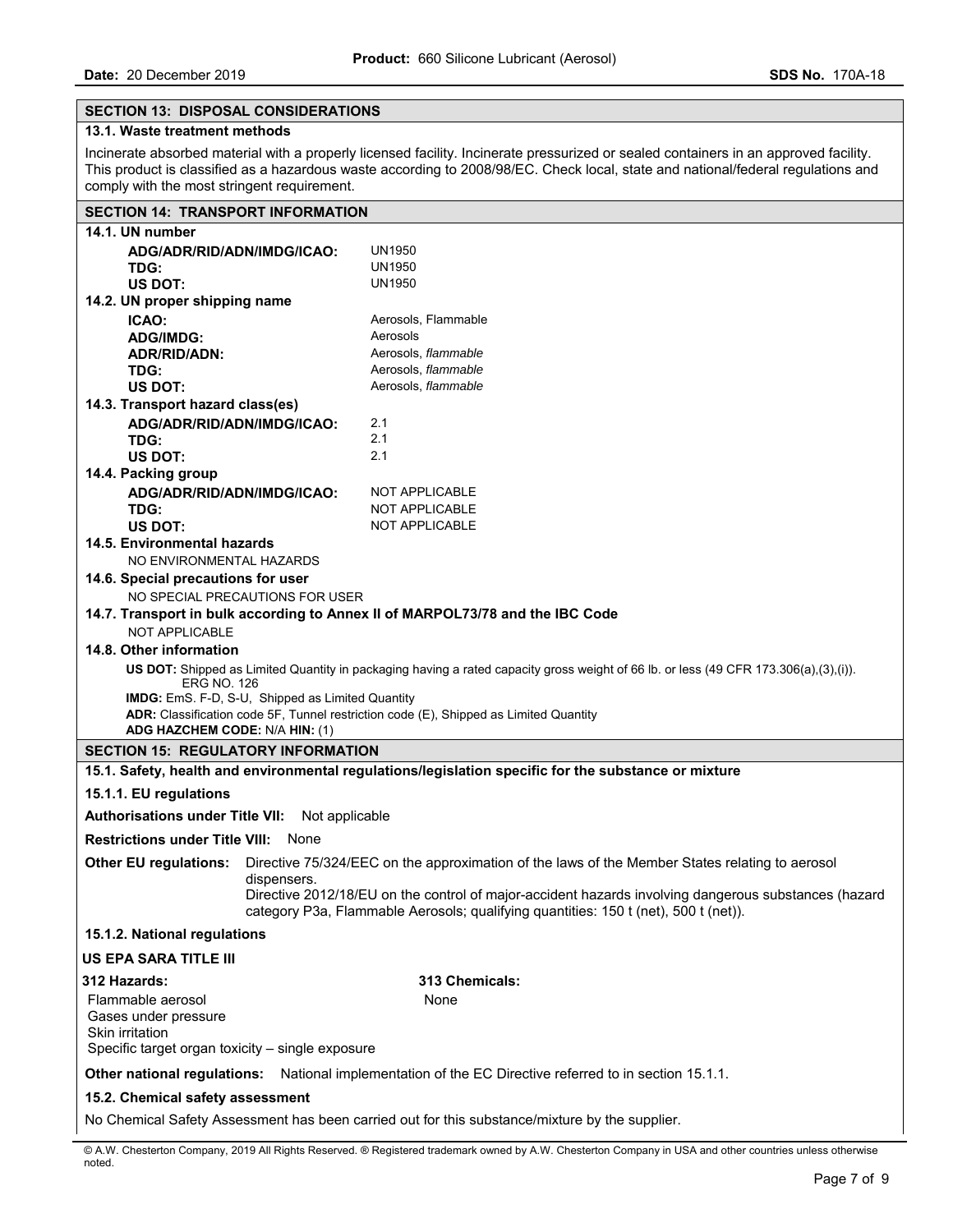|                                                                                           | <b>SECTION 16: OTHER INFORMATION</b>                     |                                                                                                                                                  |  |  |  |
|-------------------------------------------------------------------------------------------|----------------------------------------------------------|--------------------------------------------------------------------------------------------------------------------------------------------------|--|--|--|
| <b>Abbreviations</b>                                                                      | ADG: Australian Dangerous Goods Code                     |                                                                                                                                                  |  |  |  |
| and acronyms:                                                                             |                                                          | ADN: European Agreement concerning the International Carriage of Dangerous Goods by Inland Waterways                                             |  |  |  |
|                                                                                           |                                                          | ADR: European Agreement concerning the International Carriage of Dangerous Goods by Road                                                         |  |  |  |
|                                                                                           | ATE: Acute Toxicity Estimate                             |                                                                                                                                                  |  |  |  |
|                                                                                           | <b>BCF: Bioconcentration Factor</b>                      |                                                                                                                                                  |  |  |  |
|                                                                                           |                                                          | cATpE: Converted Acute Toxicity point Estimate<br>CLP: Classification Labelling Packaging Regulation (1272/2008/EC)                              |  |  |  |
|                                                                                           | ES: Exposure Standard                                    |                                                                                                                                                  |  |  |  |
|                                                                                           | GHS: Globally Harmonized System                          |                                                                                                                                                  |  |  |  |
|                                                                                           | ICAO: International Civil Aviation Organization          |                                                                                                                                                  |  |  |  |
|                                                                                           |                                                          | IMDG: International Maritime Dangerous Goods                                                                                                     |  |  |  |
|                                                                                           |                                                          | LC50: Lethal Concentration to 50 % of a test population                                                                                          |  |  |  |
|                                                                                           | LD50: Lethal Dose to 50% of a test population            |                                                                                                                                                  |  |  |  |
|                                                                                           | LOEL: Lowest Observed Effect Level                       |                                                                                                                                                  |  |  |  |
|                                                                                           | N/A: Not Applicable                                      |                                                                                                                                                  |  |  |  |
|                                                                                           | NA: Not Available                                        |                                                                                                                                                  |  |  |  |
|                                                                                           | NOEC: No Observed Effect Concentration                   |                                                                                                                                                  |  |  |  |
|                                                                                           | NOEL: No Observed Effect Level                           |                                                                                                                                                  |  |  |  |
|                                                                                           |                                                          | OECD: Organization for Economic Co-operation and Development<br>PBT: Persistent, Bioaccumulative and Toxic substance                             |  |  |  |
|                                                                                           |                                                          | (Q)SAR: Quantitative Structure-Activity Relationship                                                                                             |  |  |  |
|                                                                                           |                                                          | REACH: Registration, Evaluation, Authorisation and Restriction of Chemicals Regulation (1907/2006/EC)                                            |  |  |  |
|                                                                                           | REL: Recommended Exposure Limit                          |                                                                                                                                                  |  |  |  |
|                                                                                           |                                                          | RID: Regulations concerning the International Carriage of Dangerous Goods by Rail                                                                |  |  |  |
|                                                                                           | SDS: Safety Data Sheet                                   |                                                                                                                                                  |  |  |  |
|                                                                                           | STEL: Short Term Exposure Limit                          |                                                                                                                                                  |  |  |  |
|                                                                                           |                                                          | STOT RE: Specific Target Organ Toxicity, Repeated Exposure                                                                                       |  |  |  |
|                                                                                           | STOT SE: Specific Target Organ Toxicity, Single Exposure |                                                                                                                                                  |  |  |  |
| TDG: Transportation of Dangerous Goods (Canada)                                           |                                                          |                                                                                                                                                  |  |  |  |
| TWA: Time Weighted Average                                                                |                                                          |                                                                                                                                                  |  |  |  |
| US DOT: United States Department of Transportation                                        |                                                          |                                                                                                                                                  |  |  |  |
| vPvB: very Persistent and very Bioaccumulative substance<br>WEL: Workplace Exposure Limit |                                                          |                                                                                                                                                  |  |  |  |
|                                                                                           | WHMIS: Workplace Hazardous Materials Information System  |                                                                                                                                                  |  |  |  |
| Other abbreviations and acronyms can be looked up at www.wikipedia.org.                   |                                                          |                                                                                                                                                  |  |  |  |
|                                                                                           |                                                          |                                                                                                                                                  |  |  |  |
| Key literature references<br>and sources for data:                                        |                                                          | Commission des normes, de l'équité, de la santé et de la sécurité du travail (CNESST)<br>Chemical Classification and Information Database (CCID) |  |  |  |
|                                                                                           |                                                          | European Chemicals Agency (ECHA) - Information on Chemicals                                                                                      |  |  |  |
|                                                                                           |                                                          | Hazardous Chemical Information System (HCIS)                                                                                                     |  |  |  |
|                                                                                           |                                                          | National Institute of Technology and Evaluation (NITE)                                                                                           |  |  |  |
|                                                                                           |                                                          | Swedish Chemicals Agency (KEMI)                                                                                                                  |  |  |  |
|                                                                                           |                                                          | U.S. National Library of Medicine Toxicology Data Network (TOXNET)                                                                               |  |  |  |
|                                                                                           |                                                          | Procedure used to derive the classification for mixtures according to Regulation (EC) No 1272/2008 [CLP]:                                        |  |  |  |
| <b>Classification</b>                                                                     |                                                          | <b>Classification procedure</b>                                                                                                                  |  |  |  |
| Aerosol 1, H222, H229                                                                     |                                                          | On basis of components and packaging                                                                                                             |  |  |  |
| Skin Irrit. 2, H315                                                                       |                                                          | Calculation method                                                                                                                               |  |  |  |
| STOT SE 3, H336                                                                           |                                                          | Bridging principle "Dilution"                                                                                                                    |  |  |  |
| Aquatic Chronic 2, H411                                                                   |                                                          | Calculation method                                                                                                                               |  |  |  |
| <b>Relevant H-statements:</b>                                                             |                                                          | H220: Extremely flammable gas.                                                                                                                   |  |  |  |
|                                                                                           |                                                          | H225: Highly flammable liquid and vapour.                                                                                                        |  |  |  |
|                                                                                           |                                                          | H280: Contains gas under pressure; may explode if heated.                                                                                        |  |  |  |
|                                                                                           |                                                          | H304: May be fatal if swallowed and enters airways.                                                                                              |  |  |  |
|                                                                                           | H315: Causes skin irritation.                            |                                                                                                                                                  |  |  |  |

- H336: May cause drowsiness or dizziness.
- H411: Toxic to aquatic life with long lasting effects.

**Hazard pictogram names:** Flame, gas cylinder (non-CLP labelling) exclamation mark, environment

**Further information:** None

**Date of last revision:** 20 December 2019

**Changes to the SDS in this revision:** Sections 2.1, 3, 4.1, 8.1, 9.1, 11, 12.2, 12.3, 15.1, 16.

© A.W. Chesterton Company, 2019 All Rights Reserved. ® Registered trademark owned by A.W. Chesterton Company in USA and other countries unless otherwise noted.